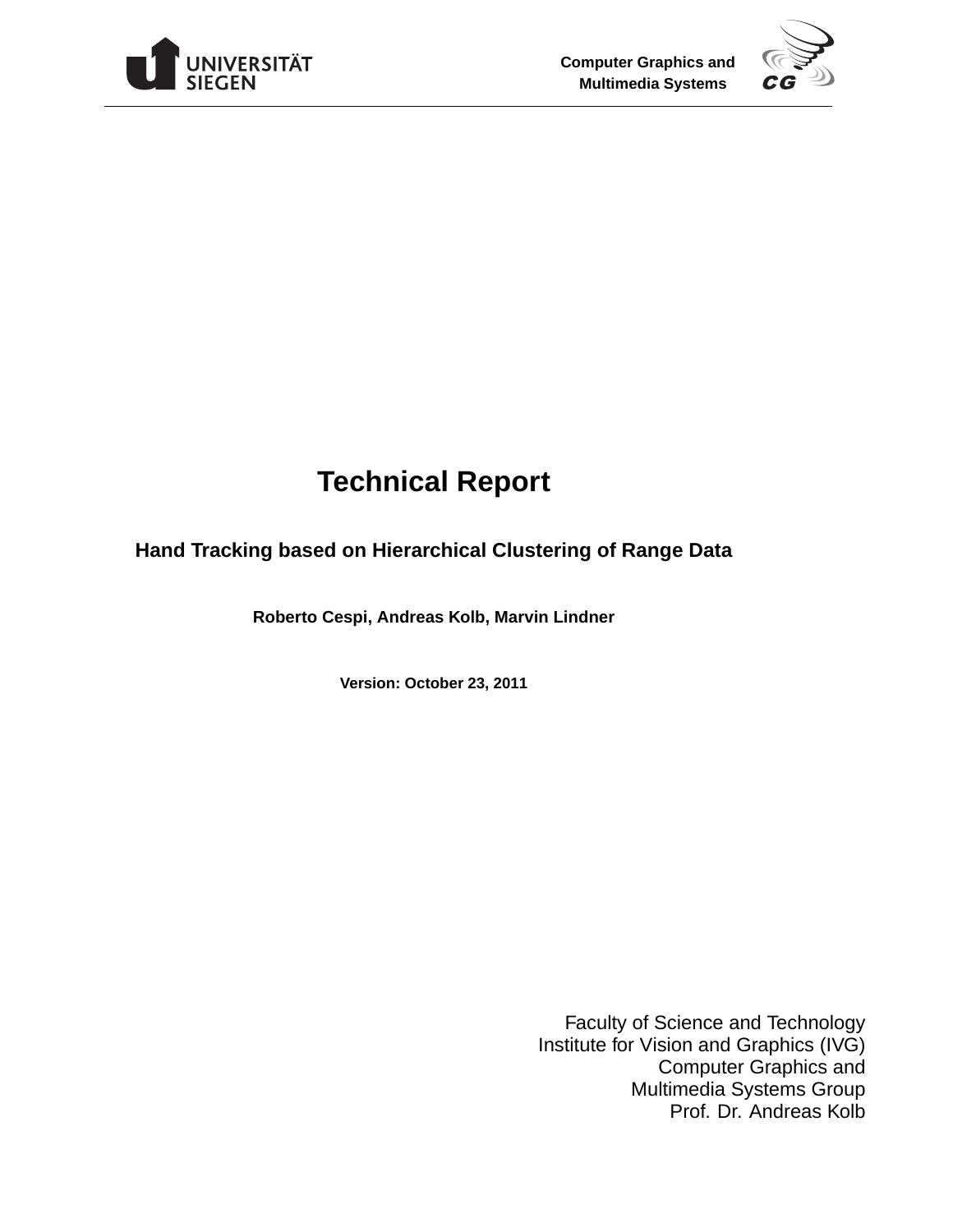# <span id="page-1-0"></span>**Abstract**

Fast and robust hand segmentation and tracking is an essential basis for gesture recognition and thus an important component for contact-less human-computer interaction (HCI). Hand gesture recognition based on 2D video data has been intensively investigated. However, in practical scenarios purely intensity based approaches suffer from uncontrollable environmental conditions like cluttered background colors.

In this paper we present a real-time hand segmentation and tracking algorithm using Time-of-Flight (ToF) range cameras and intensity data. The intensity and range information is fused into one pixel value, representing its combined intensity-depth homogeneity. The scene is hierarchically clustered using a GPU based parallel merging algorithm, allowing a robust identification of both hands even for inhomogeneous backgrounds. After the detection, both hands are tracked on the CPU. Our tracking algorithm can cope with the situation that one hand is temporarily covered by the other hand.

# **1. Introduction**

Gesture-based real-time human-computer interaction requires a fast and robust segmentation of the human hands [\[13\]](#page-9-0). Classical approaches are based on 2D intensity or color images. However, this kind of techniques suffers from low efficiency and the lack of robustness in case of cluttered scenes or if applied under varying lighting conditions. Addressing practical application scenarios, techniques capable of handling both effects are strongly required; frequently applied simplifica-tions, e.g. restricted lighting or material conditions [\[9\]](#page-8-0), or marker- or glove-based approaches [\[16\]](#page-9-1) are hardly applicable.

One major approach to overcome the problems of segmenting intensity or color image sequences for gesture recognition purposes is to use additional depth information, delivered by laser range systems  $[7]$ , stereo cameras  $[11]$  or structured light range acquisition systems  $[12]$ . The major drawback of all these approaches is the comparably expensive sensing hardware and the significant space requirement, which is due to systematic constraints, e.g. the baseline required for stereo techniques or structured light, or mechanical setups in case of laser range scanners.

Recently, the Time-of-Flight (ToF) technology, based on measuring the time that light emitted by an illumination unit requires to travel to an object and back to a detector, has been manufactured as highly integrated ToF cameras. Unlike the other 3D acquisition systems, ToF cameras are very compact. ToF-cameras are realized in standard CMOS or CCD technology and thus can be cost efficiently manufactured [\[10,](#page-8-2) [20\]](#page-9-4). ToF-cameras have been successfully applied in the context of man-machine interaction, e.g. for facial tracking  $[6]$ , for touch-free navigation in 3D medical applications  $[15]$ , upper-body-gesture  $[8]$  and hand-gesture recognition  $[4]$ .

In this paper, we introduce a hand segmentation approach based on a hierarchical clustering technique. Using hierarchical clustering is beneficial, since the final number of clusters of the scene delivering the "best" hand segmentations highly depends on the scene complexity and thus can not be determined beforehand. To achieve a high performance, we adopt the GPU-based clustering approach introduced by Chiosa and Kolb  $\lceil 3 \rceil$  to cluster fused range-intensity images. In this context, we introduce a novel homogeneity criterion for range-intensity images. Our hand segmentation and tracking system is capable of robustly detecting and tracking both hands, even under the condition one hand is temporarily covered by the other hand or in case a distructing object, e.g. a third hand appears.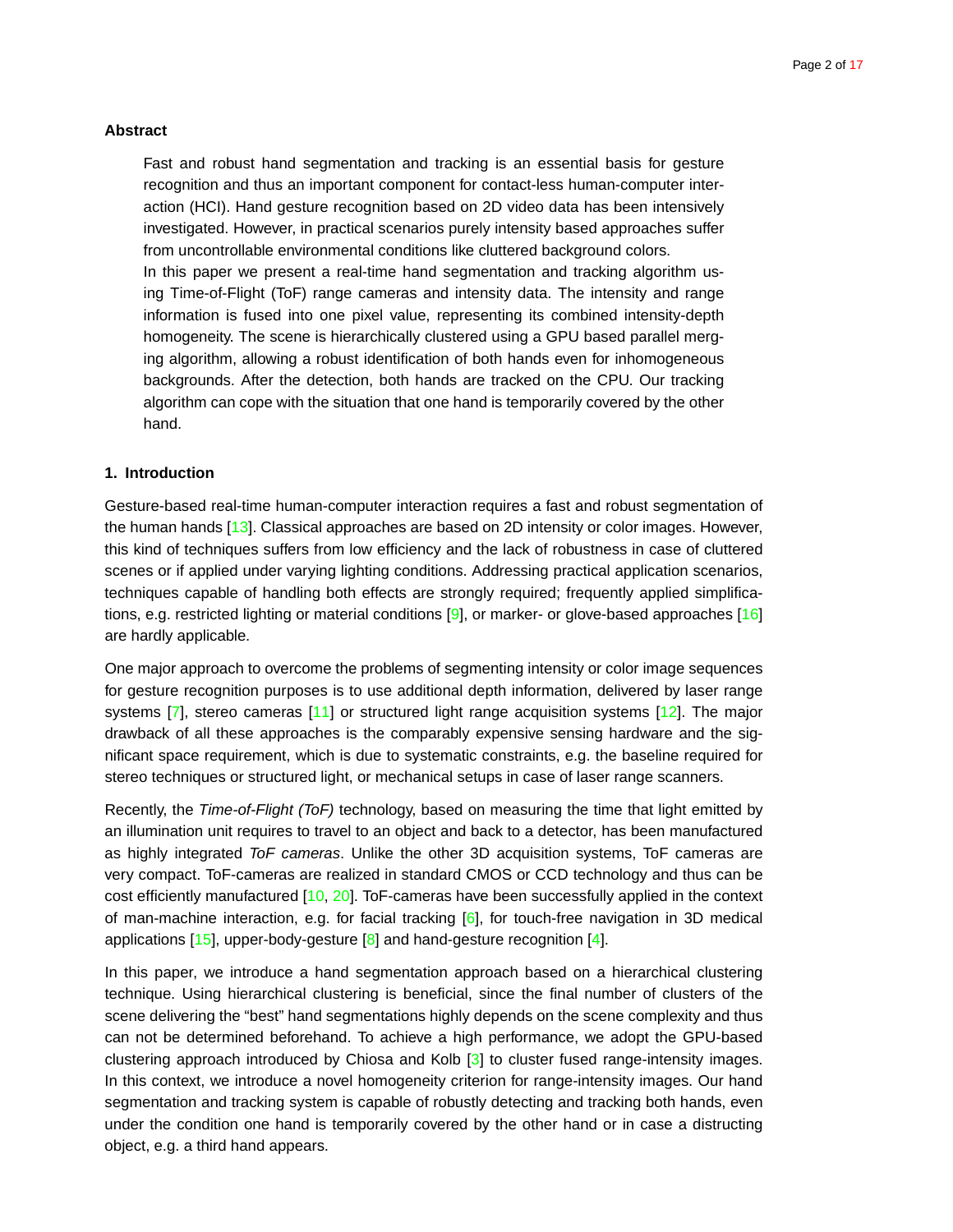<span id="page-2-2"></span>The reminder of the paper is structured as follows. In Sec. [2](#page-2-0) we discuss major prior work on segmentation and tracking techniques. Sec. [3](#page-3-0) gives an overview on our hand tracking system, followed by detailed discussions on the applied hierarchical clustering method (Sec[.4\)](#page-3-1) and the hand tracking (Sec. [5\)](#page-5-0). Sec. [6](#page-7-0) presents some experimental results of our tracking approach and in Sec. [7](#page-8-7) we draw some final conclusions.

# <span id="page-2-1"></span><span id="page-2-0"></span>**2. Related Work**

# **2.1. Segmentation**

The most important basis for a hand tracking system is a robust and fast clustering algorithm in order to segment the hands from their environment. The Graph Cut algorithms, or Graph-based clustering algorithms [\[1\]](#page-8-8), used by Schoenberg et al. [\[14\]](#page-9-6), delivers good clustering results. However, with a runtime of approximately 3-4 FPS (frames per second) for a  $204^2$  pixel sized image, this method is unsuitable for real-time applications. Another, simpler approach is used by Breuer et al. [\[2\]](#page-8-9), where only the depth information is used to segment one hand from the background. By depth keying the background, only the nearest 3D point cloud will be detected as hand. This method however is too inflexible because the hand is restricted to a certain spatial position. Furthermore a hand segmentation based on range data only is too error-prone. Holte et al. [\[8\]](#page-8-4) present a motion detection approach, where only the moving arms are segmented. In order to extract the moving arms Holte et al.used 3D double difference images and represent this data by their shape context scheme. Tsap  $[17]$  and Tsap and Shin  $[18]$  use a connected component analysis of skin-colored pixels, to segment the hands and the face. Only clusters with a certain shape will be selected as possible hand clusters. In  $[5]$  Ghobadi et al.propose a segmentation technique which combines two clustering approaches to cluster fused range intensity images: k-means and expectation maximization. The drawback of this method is the necessity to decide on the number of clusters beforehand.

# **2.2. Tracking**

Tsap and Shin [\[18\]](#page-9-8) use a simple depth analysis to distinguish the hand from the face, defining the skin colored cluster nearest to the camera as the hand. Furthermore they limit the depth space search for the hand dynamically by using the motion history of the last frames. In  $[17]$ , Tsap tracks only non-static skin-colored objects by applying a set of filters on color, motion, and range data. After segmentation, Breuer et al.  $[2]$  apply a two-stage approach to detect the hand based on principal component analysis and a refinement based on a model-fitting in object space. Holte et al. [\[8\]](#page-8-4) use the shape context (see Sec. [2.1\)](#page-2-1) of the segmented moving arms for gesture recognition. A gesture is recognized by matching the current harmonic shape context with a known set, one for each possible gesture. Haker et al. [\[6\]](#page-8-3) use a simple classifier to detect the human nose in fused intensity-range images for facial tracking. Soutschek et al. [\[15\]](#page-9-5) use an approach to detect the hand as the closest object with regard to the ToF-camera. They combine thresholding applied to depth and amplitude information and an explicit palm detection in order to remove the forearm geometry. In [\[4\]](#page-8-5), Ghobadi et al.apply their k-means clustering technique proposed in [\[5\]](#page-8-10) to interactively track the hand on a frame-to-frame basis using haar-like features in combination with AdaBoost.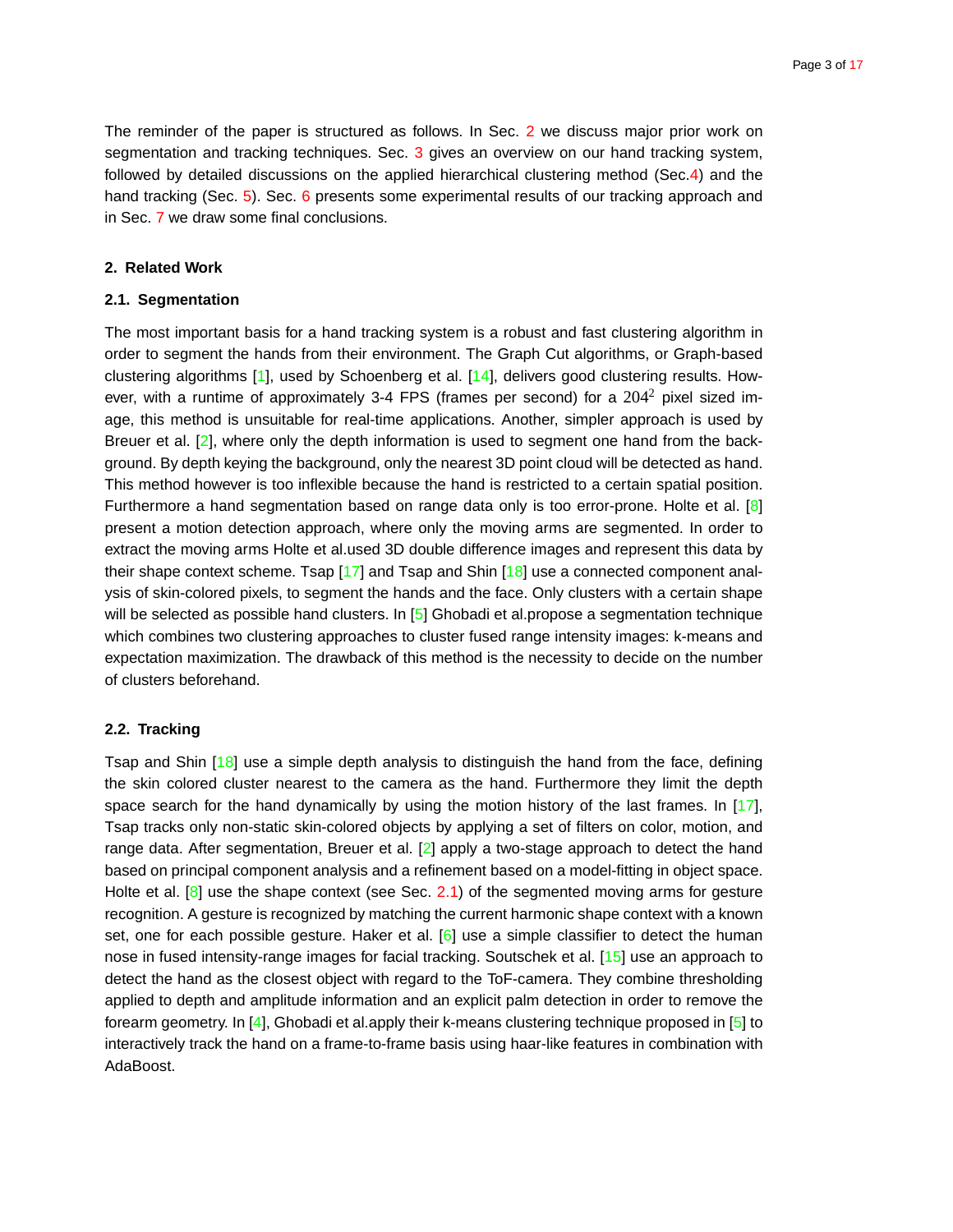#### <span id="page-3-4"></span><span id="page-3-0"></span>**3. System Overview**

The clustering and hand tracking algorithm is shown in Fig. [1.](#page-10-0) Summarizing the procedure, our system consists of the two major components, the hierarchical clustering and the tracking component.

**3.0.0.1. Hierarchical Clustering** After receiving the range and intensity information from the camera, the GPU based parallel merging algorithm clusters the fused range-intensity data into regions (see Sec. [4.1\)](#page-3-2). The algorithm searches the mutual, optimal merge partner for every region according to some homogeneity criterion. If this is the case, both regions will be merged into one and the region size and data will be updated. The clustering stops, when there are no optimal merge partners left (see Sec. [4.2\)](#page-4-0).

**3.0.0.2. Tracking** The tracking algorithm analyzes the clustering result. If the system is still in the initialization phase, the two clusters nearest to the camera, which have a given minimum size, will be assigned as the first hand and the second hand (see Sec. [5.1\)](#page-5-1). After the initialization, from the current set of clusters two new hand clusters are chosen by comparing their homogeneity values to the hand-clusters from the last frame. The hands are assigned trough a nearest neighbor method (see Sec. [5.2\)](#page-5-2). If only one cluster was found, we assume that one hand is covered by the other, the lost hand will be marked. The lost hand will be searched in the subsequent frames and will only be marked as found, if a cluster satisfies specific homogeneity and space criteria (see Sec. [5.3\)](#page-6-0).

#### <span id="page-3-1"></span>**4. Segmentation (Clustering)**

A hierarchical clustering algorithm, implemented on the GPU as a parallel merging algorithm, is used in order to segment the hands from their environment. The advantage of a hierarchical approach is based on the fact, that the number of clusters, and thus the size and shape of the hand clusters, results only from the applied homogeneity criterion. This means that no predefined number is necessary.

The parallel clustering method (see Sec. [4.1\)](#page-3-2), as well as the merging criterion (see Sec. [4.2\)](#page-4-0) which is used to merge pixels and clusters into new clusters, are discussed in the following subsections.

#### <span id="page-3-2"></span>**4.1. Parallel Merging Algorithm**

The Parallel Merging Algorithm is a hierarchical clustering method [\[19\]](#page-9-9), where initially each pixel represents a region (cluster) with his own region-ID and region characteristics.

For merging two regions  $\mathcal{R}_1, \mathcal{R}_2$ , they have to satisfy a given boolean criterion based on a homogeneity descriptor  $\vec{\mathbf{w}}^i = \left(w^i_1,\dots,w^i_N\right),\, i=1,2$  consisting of  $N$  components, i.e.

<span id="page-3-3"></span>
$$
\left|w_i^1 - w_i^2\right| \le t_i, \ i = 1, \dots, N. \tag{1}
$$

Based on the the individual homogeneity components *w<sup>i</sup>* , the homogeneity difference between two regions is deduced

$$
f(\mathcal{R}_1, \mathcal{R}_2) = \sum_{i=1}^N \alpha_i \cdot \left| w_i^1 - w_i^2 \right|,
$$
\n(2)

where  $\alpha_i$  is the weight of the individual homogeneity components.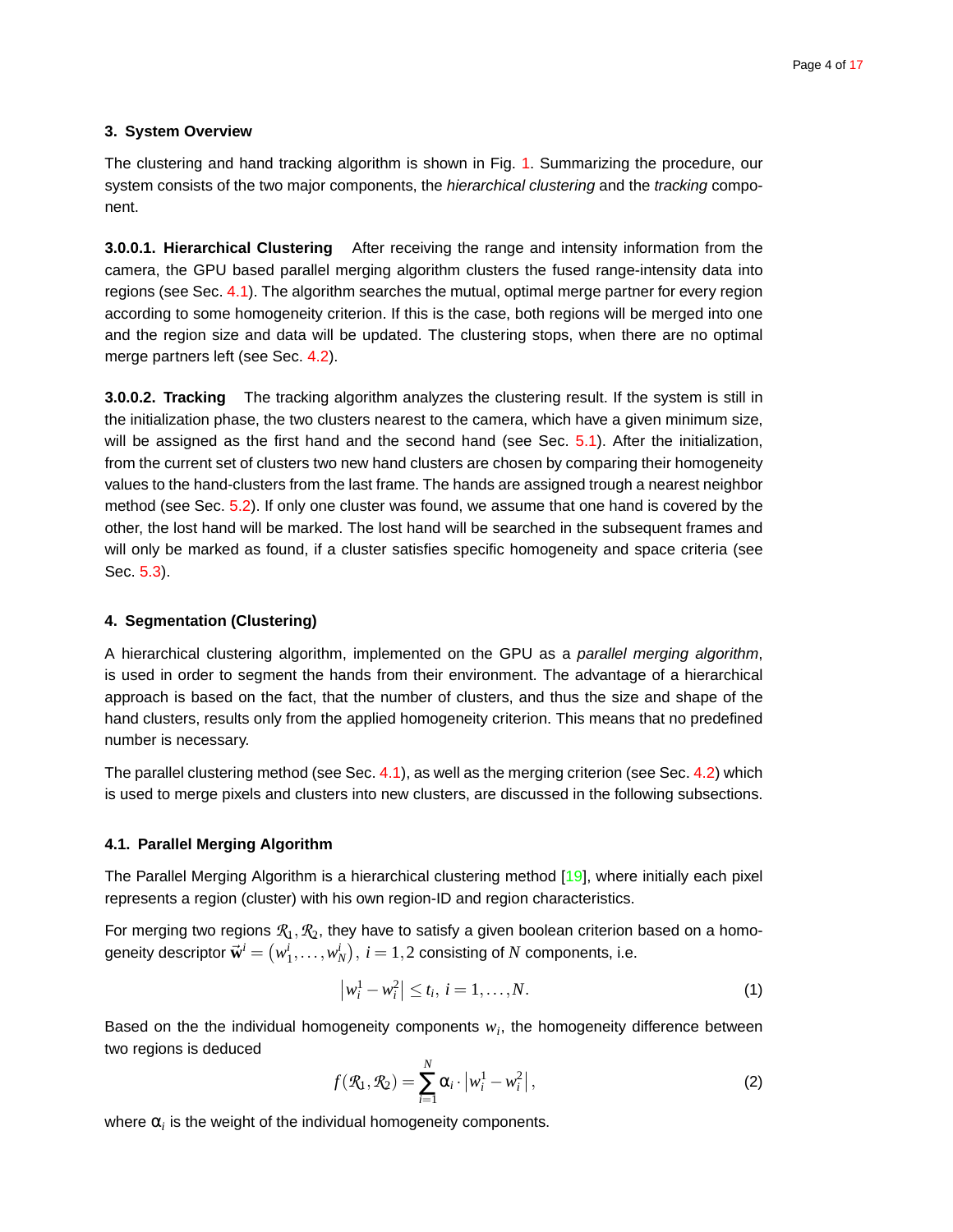<span id="page-4-1"></span>Given a specific cluster  $\mathcal{R}_1$ , all neighboring clusters  $\mathcal S$  that satisfy the homogeneity criterion are identified and the optimal merge partner  $\mathcal{R}^*$  is selected, i.e.

$$
\mathcal{R}^* = \arg\min_{\mathcal{S}} \{ f(\mathcal{R}, \mathcal{S}) \}.
$$

After identifying the optimal merge partner  $\mathcal{R}^*$  for  $\mathcal{R}$ , both regions will be merged into a single region and the homogeneity measure for the merged region is determined. The new merged region gets the greater region ID of both merge partners and its characteristics will be updated. However, with a sequential merging algorithm, the merging result depends on the merging order (see Fig. [2\)](#page-11-0). A better solution is therefore to check for all regions its optimal merge partner. Two regions are merged only if the optimal merge partner choice is mutual, i.e. if  $(\mathcal{R}^*)^* = \mathcal{R}$ .

The merging of regions is performed in parallel and thus the following rules must be obeyed in order to obtain a correct result [\[19\]](#page-9-9):

- 1. Each region can only merge with one other region at a time; that being the neighbor which best satisfies the merging criteria.
- 2. In case of an equal measure the neighbor with the larger ID is selected in order to prevent cyclic dependencies.
- 3. A merge choice must be mutual in order for two regions to merge.

These rules restrict a region to only merge with a single neighbor during any merging iteration. The resulting region could otherwise be in violation of the homogeneity requirements (see Fig. [3\)](#page-11-1). By giving the new region the greater ID (in combination with rule number 2), possible deadlocks can be avoided. After merging two regions into a single region, its characteristics will be updated.

A region that was unable to merge during a given iteration because its selection was not mutual, may succeed in a subsequent iteration (see Fig. [3\)](#page-11-1).

This iteration will be repeated until there is no optimal merge partner for any region left, i.e. until all pairs of neighbors violate the merge criterion (see Eq. [\(1\)](#page-3-3)).

# <span id="page-4-0"></span>**4.2. Merging Criterion**

The merging criterion, which is used to check the homogeneity between neighboring regions is based on fusing intensity and range information into a single value, similar to Ghobadi et al. [\[5\]](#page-8-10). The choosen homogeneity descriptor  $\vec{w}$  (s. Sec. [4.1\)](#page-3-2) which characterizes a region consists of two components:

$$
\vec{\mathbf{w}}_{\mathcal{R}} = (z_{\mathcal{R}}, \phi_{\mathcal{R}}),\tag{3}
$$

where  $z_{\Re}$  denotes the average Z-distance of the region with regard to the camera's optical axis and  $\phi_{\mathcal{R}}$  the fused intensity and range value.

The characterizing entities for each region  $R$ , i.e. initially a single pixel, are given by the distance *dR* in spherical sensor coordinates and the reflected active light *IR* of a region/pixel.

As the desired φ*R* needs to represent homogeneous characteristics of a pixel region in a robust way, we apply the well known dependency rule between intensity and the distance to derive a robust measure:

$$
I_{\mathcal{R}} \propto \frac{1}{d_{\mathcal{R}}^2} \Rightarrow \frac{1}{\sqrt{I_{\mathcal{R}}}} \propto d_{\mathcal{R}} \Rightarrow d_{\mathcal{R}} \sqrt{I_{\mathcal{R}}} \approx \text{const.}
$$
 (4)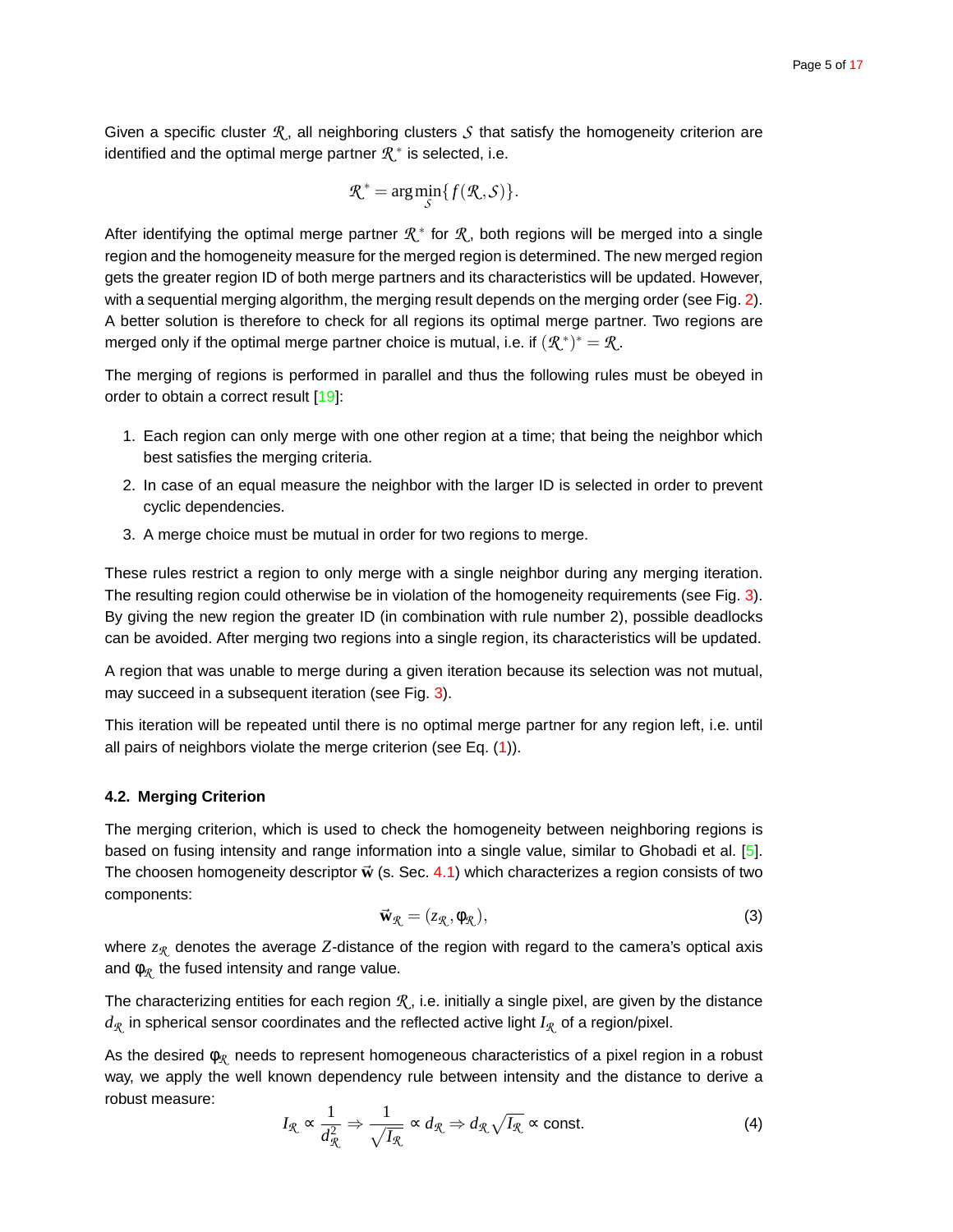<span id="page-5-4"></span>Thus,  $d_{\mathcal{R}}\sqrt{I_{\mathcal{R}}}$  is a nearly constant measure for every individual surface and interpreting each  $(d_{\mathcal{R}}, I_{\mathcal{R}})$ -pair as point in the Euclidean plain, we derive  $\phi_{\mathcal{R}}$  as follows:

<span id="page-5-3"></span>
$$
\phi_{\mathcal{R}} = \arctan(d_{\mathcal{R}} \sqrt{I_{\mathcal{R}}}).\tag{5}
$$

When merging regions, the mean average of both regions  $z_{\Re}$  and  $φ_{\Re}$  will be used for the new region's homogeneity descriptor. The values of the thresholds (*t<sup>z</sup>* and *t*φ) for the merging criterion, as well the weights ( $\alpha$ <sub>z</sub> and  $\alpha$ <sub>0</sub>) needed for the homogeneity difference, are listed in Table [1.](#page-7-1)

The hierarchical merging is applied to each frame delivered by the ToF-camera. The algorithm is realized using a GPU-implementation similar to Chiosa and Kolb [\[3\]](#page-8-6), which has be introduced for mesh and data clustering. We simply use a standard 4-neighborhood-size to define pixel neighbors and integrate our homogeneity measure as the merge criterion.

# <span id="page-5-0"></span>**5. Hand Tracking**

The hand tracking algorithm has been implemented on the CPU and is divided into two steps. Step one is the initialization, where the hands will be identified. In step two, both hands will be tracked.

# <span id="page-5-1"></span>**5.1. Initialization**

In step one, the hands will be detected from the set of regions, that has been clustered until con-vergence, i.e. until no further pair of neighboring clusters fulfills the merge criterion (see Eq. [\(1\)](#page-3-3)). The two clusters which will be identified as hands are determined by the following simple rules:

- closest to the ToF-camera and
- the cluster size is above a given threshold.

Both regions will be then assigned as first hand (cluster  $\mathcal{R}_1$ ) and second hand (cluster  $\mathcal{R}_2$ ). As long as these regions satisfy the mentioned criteria, both hands can be clearly assigned in the successive image through a nearest neighbor assignment (see Fig. [4\)](#page-12-0).

After 30 frames, the initialization stops and the tracking is initiated. The following information of the hand clusters will be preserved from the initialization:

- $ID_1$  and  $ID_2$ : Region IDs of both hand clusters,
- $\bullet$   $\phi_1$  and  $\phi_2$ : Homogeneity measure of both hand clusters,
- *pos*<sup>1</sup> and *pos*2: Cluster center of the first and the second hand in 3D, with regard to the camera's optical center.

<span id="page-5-2"></span>All these values are required in the tracking phase.

# **5.2. Frame-to-Frame Tracking**

In step two, the maximum *rmax* and minimum *rmin* camera range will be limited to the hands (see Fig. [5\)](#page-13-0). Thus, pixels outside the range [*rmin*,*rmax*] will be ignored for clustering, resulting in a speed up for the clustering process.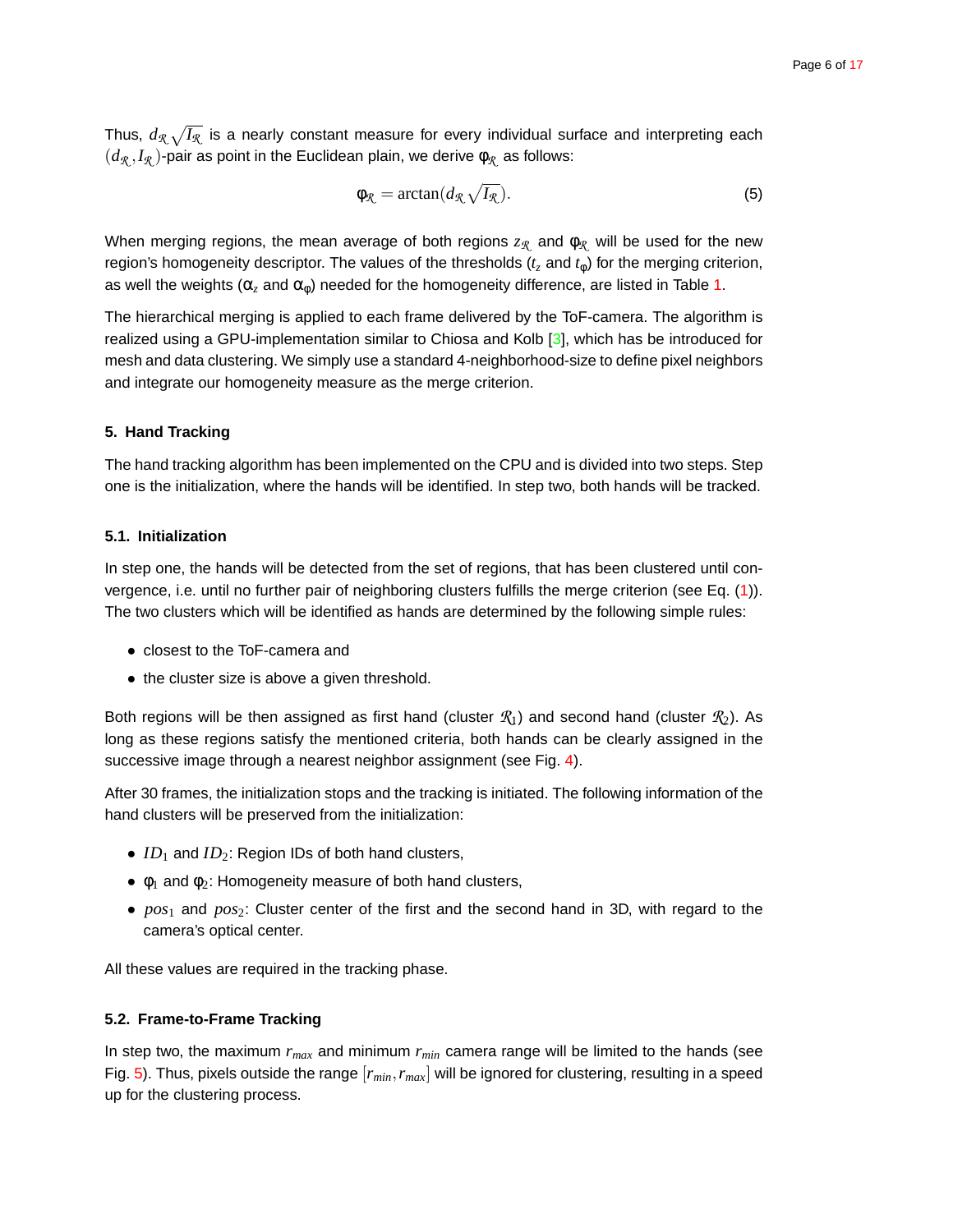*rmin* and *rmax* are recalculated for every frame as follows:

$$
r_{min} = min(d_1, d_2) - r_{th}
$$
  

$$
r_{max} = max(d_1, d_2) + r_{th}
$$

where  $d_1$ ,  $d_2$  are the average distances of the first and the second hand and  $r_{th}$  a distance threshold. *rth* is needed, so that the user can move his hands freely back and forth and avoids, that the hands could be clipped away in the next frame (see Fig. [6\)](#page-13-1).

After setting the minimum and maximum range, two new hand clusters will be searched in the next frame. All the clusters whose size are above a given minimum size *sizemin*, will be compared to the hand clusters from the last frame, based on their homogeneity measure φ. From the set of possible hand clusters, two clusters will be then assigned as the new hands through a nearest neighbor method with regard to the tracking information (*ID*,φ, *pos*) from the hand clusters identified in the last frame.

# <span id="page-6-0"></span>**5.3. Mutual Occlusion of Hands**

The tracking method described in Sec. [5.2](#page-5-2) works robustly as long as two hands are clearly visible and distinguishable in the ToF-images. Crossing hands would, however, lead to problems, because one hand would be temporarily covered by the other hand, but the tracking algorithm would still search for the second hand.

Therefore, to allow that one hand temporary gets covered by the other hand, the following control method has been added to the tracking algorithm.

Right after the hands have been detected in the initialisation step (see Sec. [5.1\)](#page-5-1), the algorithm checks the *XY*-distance between both hands in every frame. Depending on this distance it will be decided if both hands are in a critical area *D*, where the possibility of covering one hand with the other hand in one of the subsequent frames is high. *D* is defined as follows:

$$
D = \begin{cases} true, & |(pos_1)_{xy} - (pos_2)_{xy}| < d_{min} \\ false, & else. \end{cases}
$$

where (*posi*)*xy* is the *XY*-position of the *i*-th hand and *dmin* is the minimal distance.

As long as the distance between both hands is above the threshold *dmin*, the hands will be tracked as described in Sec.  $5.2$ ). In case if  $D = true$ , the following procedure is initiated:

**5.3.0.3. Check for possible disappearance of a single hand** A hand is considered missing, if in the current frame:

- no cluster has been found which can resemble the hand (based on  $\phi$ ), or
- a cluster has been found, but the distance between its cluster center and the hand position of the last frame, is above a given maximal distance, implying that no cluster can be assigned to the hand in a meaningful way.

**5.3.0.4. Detection and tracking of the uncovered hand** After a hand gets covered by the other, the last resolved tracking information of the disappeared hand cluster (backhand cluster *Rbh*) is stored in order to detect the lost hand again after reappearance. The front hand cluster  $\mathcal{R}_{fh}$ , however, will be continuously tracked as described in Sec. [5.2.](#page-5-2) The lost hand will be searched in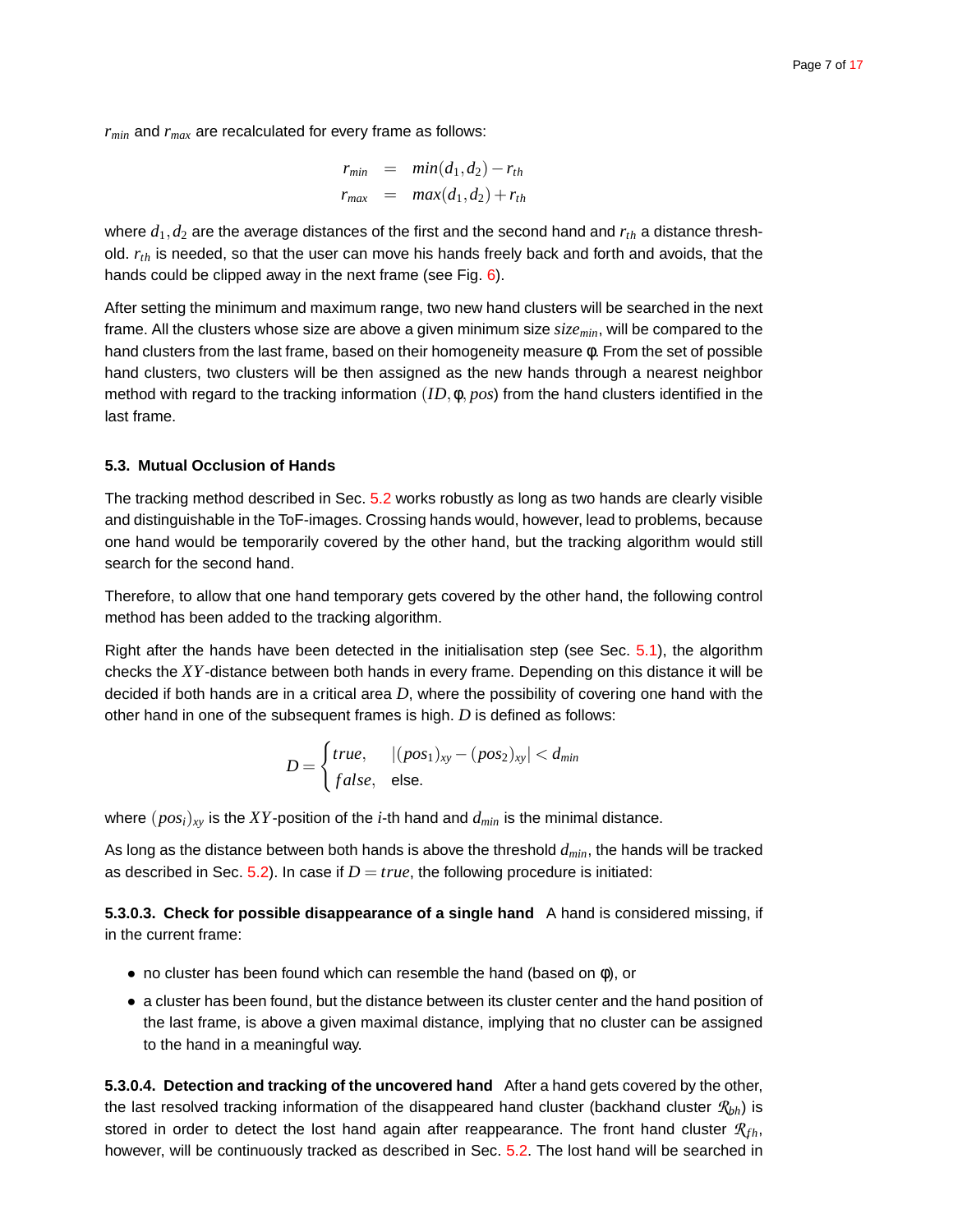| Parameters          | Value            |
|---------------------|------------------|
| $t_z$               | 0.04m            |
| $t_{\phi}$          | $0.009$ (rad)    |
| $\alpha_z$          | 8                |
| $\alpha_{\phi}$     | $\frac{\pi}{3}$  |
| size <sub>min</sub> | 200px            |
| $t_d$               | 0.1 <sub>m</sub> |
| $t_{\rm \Phi}$      | $0.009$ (rad)    |
| $r_{th}$            | 0.1 <sub>m</sub> |
| $d_{min}$           | 0.1m             |

<span id="page-7-1"></span>**Table 1:** Parameters used for the clustering (first four rows) and hand tracking algorithm (rest).

| <b>Process</b>           | time (Init) | time (Tracking) |
|--------------------------|-------------|-----------------|
| <b>Update Camera</b>     | 16          | 16              |
| <b>Find Mergepartner</b> | 29          | 27              |
| Merge Regions            | 5           | 3               |
| <b>Update Values</b>     | 10          |                 |
| Tracking                 |             |                 |
| <b>Total Time</b>        |             | 59              |

<span id="page-7-2"></span>**Table 2:** Average runtime (in msec) on an Intel Core 2 Duo PC with 3.00 GHz, 4 GB RAM and a NVIDIA GeForce GTX 480 graphic card, for 204<sup>2</sup> *px* ToF-data.

the set of remaining clusters. In order to reassign the lost hand to a cluster *R* the following criteria have to be satisfied:

- The cluster center must be behind the front hand cluster center, in Z-direction, i.e.  $(pos_R)_z$  $(pos_{\mathcal{R}_{fh}})_z$ .
- The distance between the cluster center *posR* and the center of the front hand cluster  $pos_{\mathcal{R},fh}$ , must not exceed a threshold  $t_d$ :  $\left|pos_{\mathcal{R}} - pos_{\mathcal{R},fh} \right| < t_d$ Thus the lost hand appears beside the hiding hand.
- The difference between the homogeneity measures of the cluster *R* and the stored measure of the back hand cluster  $\mathcal{R}_{bh}$ , must not exceed a threshold  $t_\phi$ :  $\left|\phi_{\mathcal{R}_{bh}}-\phi_{\mathcal{R}}\right|< t_\phi$ .

If more than one cluster satisfy these criteria, the new uncovered hand cluster will be assigned to the one with minimal φ deviation. If none of the clusters satisfy these criteria, the search for the lost hand will continue in the next frame.

# <span id="page-7-0"></span>**6. Results**

After both hands have been detected in the initialization, the clustering and tracking algorithm runs with an average frame-rate of 16 frames/sec (see Table [2\)](#page-7-2). However, some restrictions must be satisfied, to ensure a flawless hand tracking. Objects or bodyparts, with a similar reflectivity as skin must not get in contact with a hand, i.e. touch the hand in approximately the same *Z*-distance to the ToF-camera, otherwise they will be assigned to one hand cluster (see Fig. [7\)](#page-14-0).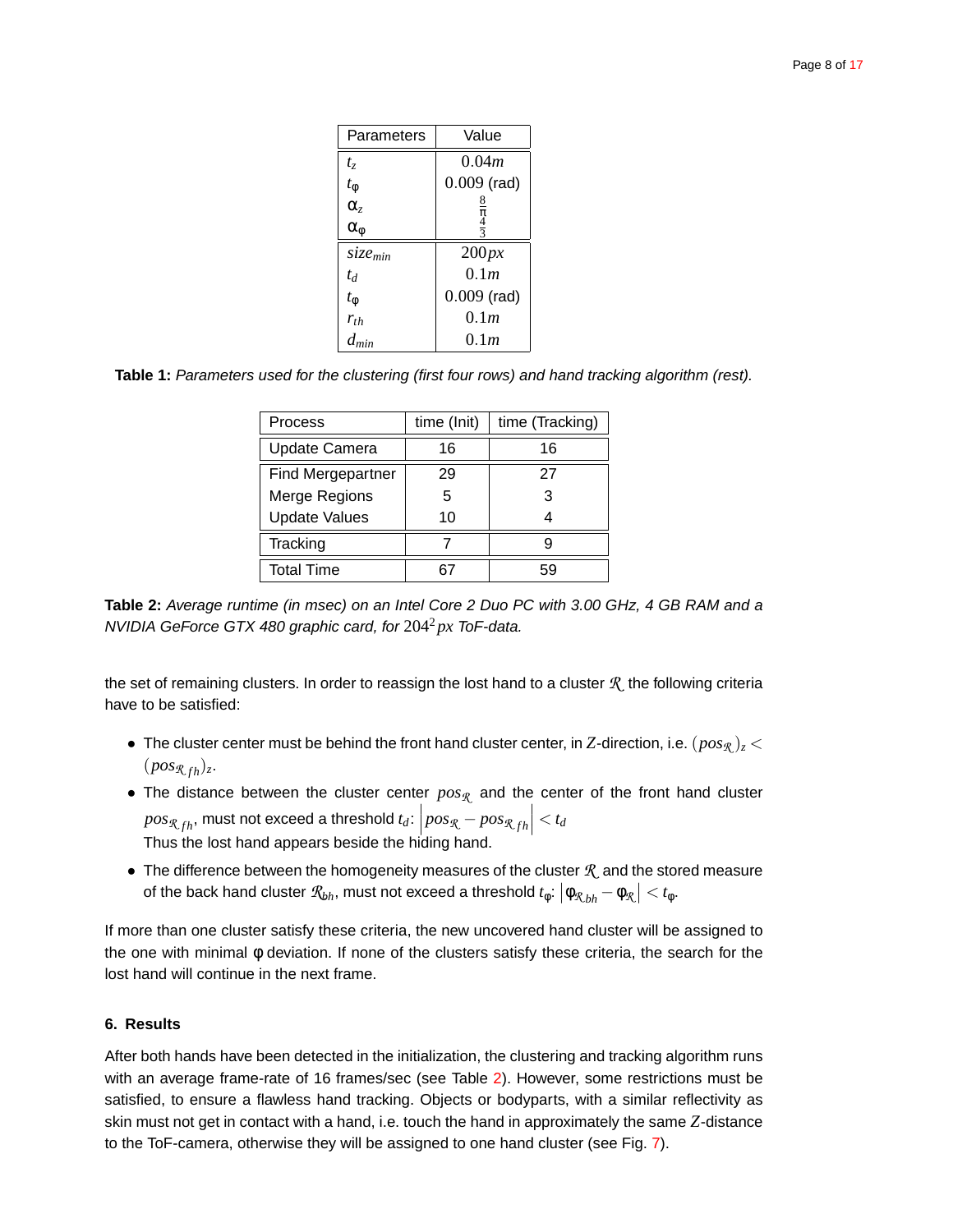<span id="page-8-11"></span>A similar error occurs when crossing both hands. Being the fact, that both hands usually have the exact same homogeneity measure φ, not keeping a given minimum distance in *Z*-direction while crossing, can lead to a merging of both hands into a single hand cluster (see Fig. [8\)](#page-14-1). These clustering issues can forthermore lead to tracking errors (see Fig. [8\(c\)\)](#page-14-2).

However, as long as the mentioned restrictions are satisfied, the tracking algorithm can handle a third hand and will always track the correct two visible hands (see Fig. [9\)](#page-15-0).

As mentioned in Sec. [4.2,](#page-4-0) the homogeneity measure  $\phi$  is based on the idea of Ghobadi et al. [\[5\]](#page-8-10). The main difference between both measures is, that Ghobadi et al.chose a linear approach to describe the relation between distance and intensity of a given cluster *R* :

<span id="page-8-12"></span>
$$
\phi_{\mathcal{R}} = \arctan\left(\frac{d_{\mathcal{R}}}{I_{\mathcal{R}}}\right),\tag{6}
$$

where *dR* is the normalized distance and *IR* the normalized intensity of the cluster. This approach can lead to inacurate clustering results (see Fig. [10\)](#page-16-1). With a more accurated calculation of  $\phi$  from Eq. [\(5\)](#page-5-3) those clustering errors are significantly reduced.

<span id="page-8-7"></span>A list with all the parameters and their values, which were applied, are shown in Table [1.](#page-7-1)

# **7. Conclusion**

In this paper, we introduce a fast an robust hand segmentation approach based on a hierarchical clustering technique, which is implemented on the GPU as a parallel merging algorithm in order to achieve a high performance. We also introduce a novel homogeneity criterion robustly merging regions in fused range-intensity images. The intensity and range information is fused into one pixel value, representing its combined intensity-depth homogeneity.

The results show that when certain restrictions are satisfied, our hand segmentation and tracking system is capable of robustly detecting and tracking both hands in real-time, even under the condition that one hand is temporarly covered by the other hand.

#### <span id="page-8-9"></span><span id="page-8-8"></span>**References**

- 1. Y. Boykov, O. Veksler, and R. Zabih. Fast approximate energy minimization via graph cuts. IEEE Trans. Pattern Anal. and Mach. Intell., 2[3](#page-2-2)(11):1222-1239, 2001. 3
- 2. P. Breuer, C. Eckes, and S. Müller. Hand gesture recognition with a novel IR time-of-flight range camera a pilot study. In Computer Vision / Computer Graphics Collaboration Techniques and Applications (MIRAGE), 2007. [3](#page-2-2)
- <span id="page-8-6"></span>3. I. Chiosa and A. Kolb. GPU-based multilevel clustering. IEEE Trans. on Visualization and Computer Graphics, 17(2):132–144, 2011. [2,](#page-1-0) [6](#page-5-4)
- <span id="page-8-5"></span>4. S. Ghobadi, O. Loepprich, F. Ahmadov, J. Bernshausen, K. Hartmann, and O. Loffeld. Real time hand based robot control using 2D/3D images. In Proc. Int. Symp. Visual Computing (ISVC), volume 5359 of LNCS, pages 307–316. Springer, 2008. [2,](#page-1-0) [3](#page-2-2)
- <span id="page-8-10"></span>5. S. E. Ghobadi, O. E. Loepprich, K. Hartmann, and O. Loffeld. Hand segmentation using 2D/3D images. In Proc. of Image and Vision Computing New Zealand, pages 64–69, Dezember 2007. [3,](#page-2-2) [5,](#page-4-1) [9](#page-8-11)
- <span id="page-8-3"></span>6. M. Haker, M. Böhme, T. Martinetz, and E. Barth. Geometric invariants for facial feature tracking with 3D TOF cameras. In Proc. IEEE Sym. on Signals Circuits & Systems (ISSCS), pages 109–112, 2007. [2,](#page-1-0) [3](#page-2-2)
- <span id="page-8-1"></span>7. B. Heisele and W. Ritter. Segmentation of range and intensity image sequences by clustering. Proc. Int. Conf. on Information, Intelligence, and Systems, page 223, 1999. [2](#page-1-0)
- <span id="page-8-4"></span>8. M. Holte, T. Moeslund, and P. Fihl. View invariant gesture recognition using the CSEM SwissRanger SR-2 camera. Int. J. of Intelligent Systems Technologies and Applications, 5:295 – 303, 2008. [2,](#page-1-0) [3](#page-2-2)
- <span id="page-8-0"></span>9. C. Keskin, O. Aran, and L. Akarun. Real time gestural interface for generic applications. In Proc. European Signal Processing Conference (EUSIPCO), 2005. [2](#page-1-0)
- <span id="page-8-2"></span>10. A. Kolb, E. Barth, R. Koch, and R. Larsen. Time-of-Flight cameras in computer graphics. J. Computer Graphics Forum, 29(1):141–159, 2010. [2](#page-1-0)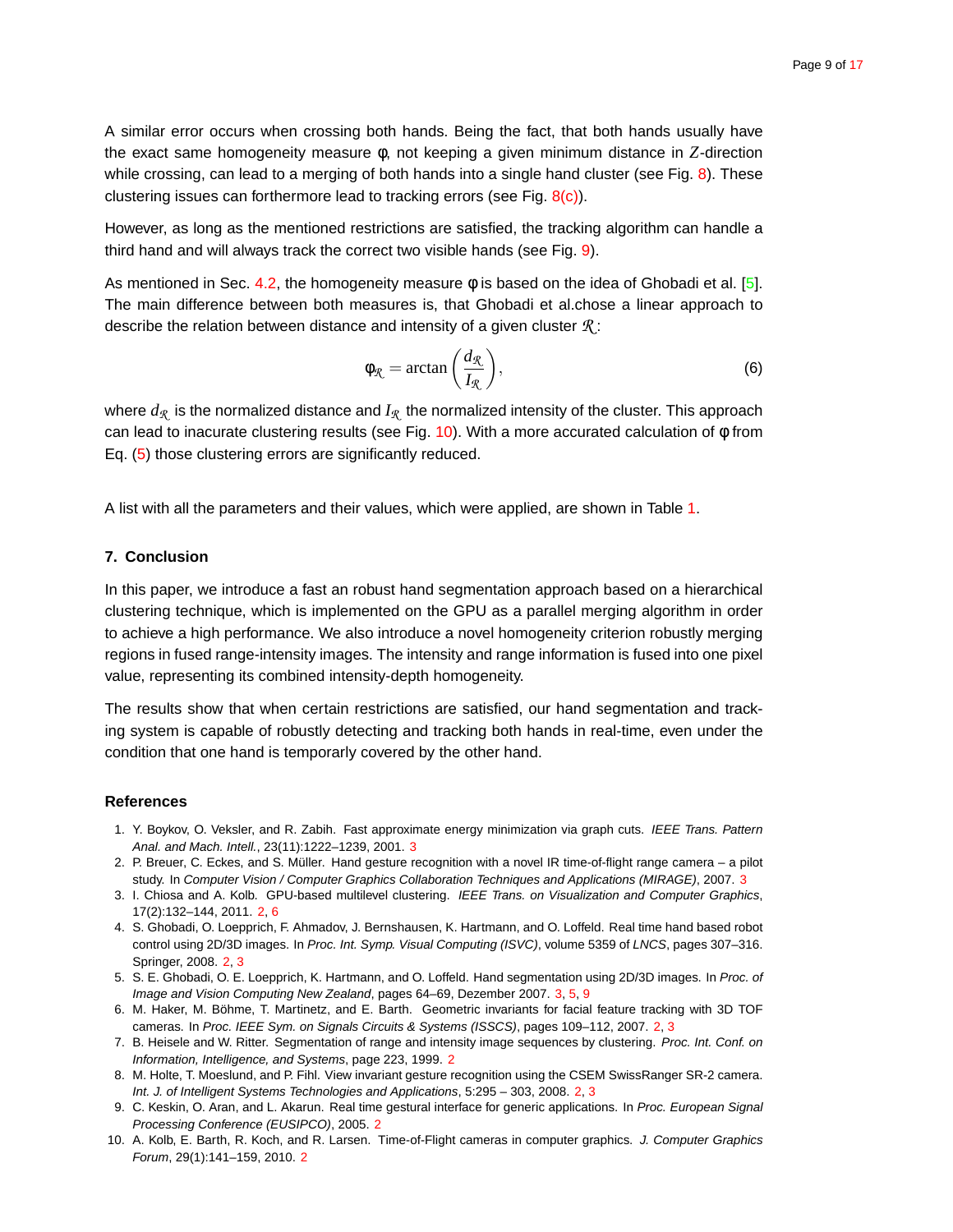- <span id="page-9-3"></span><span id="page-9-2"></span>11. D.-H. Lee and K.-S. Hong. Game interface using hand gesture recognition. In Proc. Int. Conf. Computer Sciences and Convergence Information Technology (ICCIT), pages 1092–1097, 2010. [2](#page-1-0)
- 12. S. Malassiotis, F. Tsalakanidou, N. Mavridis, V. Giagourta, N. Grammalidis, and M. Strintzis. A face and gesture recognition system based on an active stereo sensor. In Proc. Int. Conf. Image Processing, volume 3, pages 955–958, 2001. [2](#page-1-0)
- <span id="page-9-6"></span><span id="page-9-0"></span>13. S. Mitra and T. Acharya. Gesture recognition: A survey. IEEE Trans. on Systems, Man, and Cybernetics, 37(3):311 –324, 2007. [2](#page-1-0)
- <span id="page-9-5"></span>14. J. R. Schoenberg, A. Nathan, and M. Campbell. Segmentation of dense range information in complex urban scenes. In Proc. IEEE/RSJ Int. Conf. on Intelligent Robots and Systems, pages 20[3](#page-2-2)3 - 2038, 2010. 3
- 15. S. Soutschek, J. Penne, and J. Hornegger. 3D gesture-based scene navigation in medical imaging applications using time-of-flight cameras. In Proc. IEEE Conf. on Computer Vision & Pattern Recogn.; Workshop on ToF-Camera based Computer Vision, 2008. DOI 10.1109/CVPRW.2008.4563162. [2,](#page-1-0) [3](#page-2-2)
- <span id="page-9-7"></span><span id="page-9-1"></span>16. T. Starner, J. Weaver, and A. Pentland. Real-time American sign language recognition using desk and wearable computer based video. IEEE Trans. on Pattern Analysis and Machine Intelligence, [2](#page-1-0)0(12):1371 -1375, 1998. 2
- <span id="page-9-8"></span>17. L. V. Tsap. Gesture-tracking in real time with dynamic regional range computation. Real-Time Imaging, 8:115–126, 2002. [3](#page-2-2)
- <span id="page-9-9"></span>18. L. V. Tsap and M. C. Shin. Dynamic disparity adjustment and histogram-based filtering of range data for fast 3-d hand tracking. Digital Signal Processing, 14(6):550-565, 2004. [3](#page-2-2)
- 19. M. Willbeek-LeMair and A. P. Reeves. Region growing on a hypercube multiprocessor. In C3P Proceedings of the third conference on Hypercube concurrent computers and applications, volume 2, pages 1033–1042. ACM, 1989. [4,](#page-3-4) [5](#page-4-1)
- <span id="page-9-4"></span>20. Z. Xu, R. Schwarte, H. Heinol, B. Buxbaum, and T. Ringbeck. Smart pixel – photonic mixer device (PMD). In Proc. Int. Conf. on Mechatron. & Machine Vision, pages 259–264, 1998. [2](#page-1-0)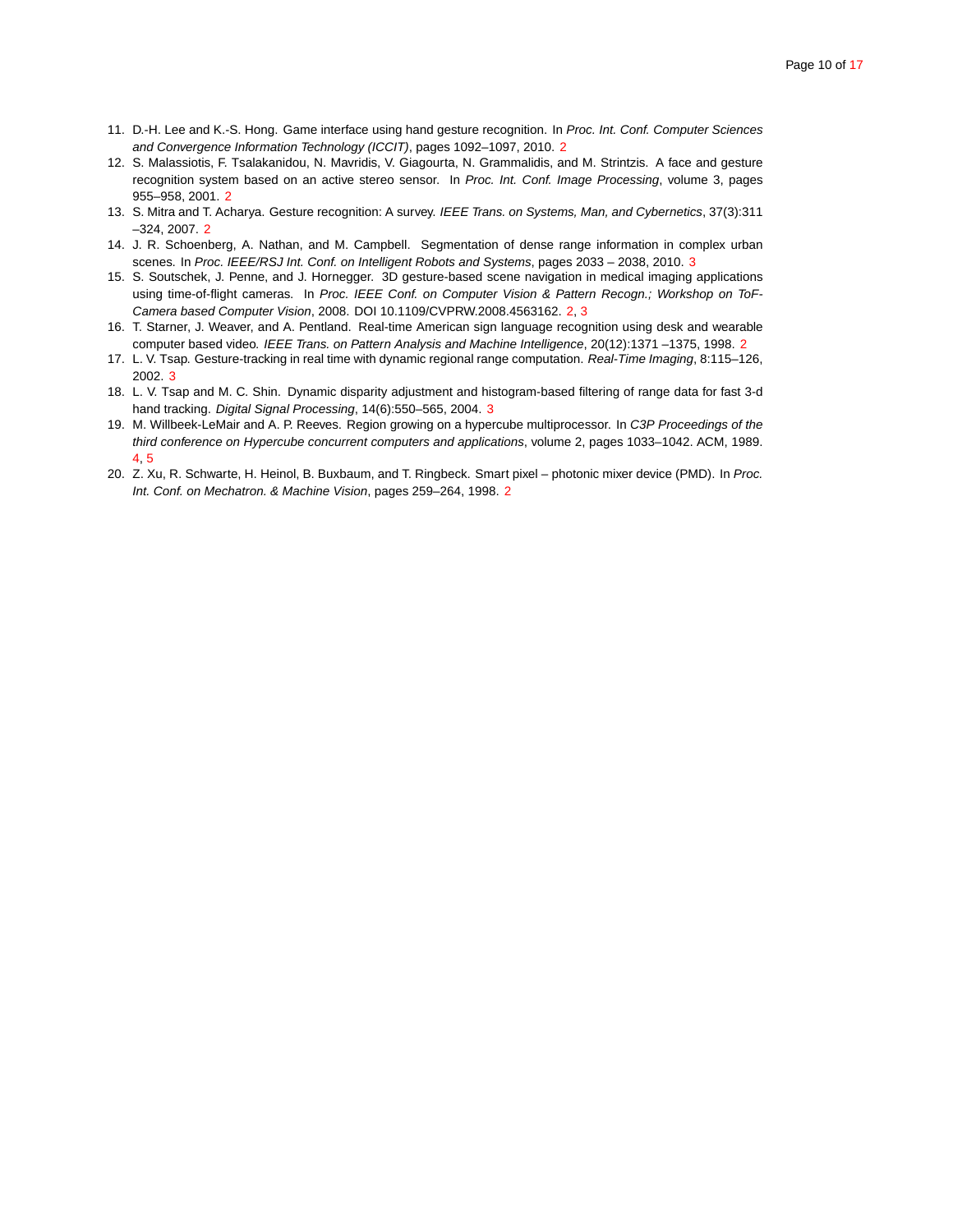

<span id="page-10-0"></span>**Figure 1:** Overview of the clustering and hand tracking algorithm.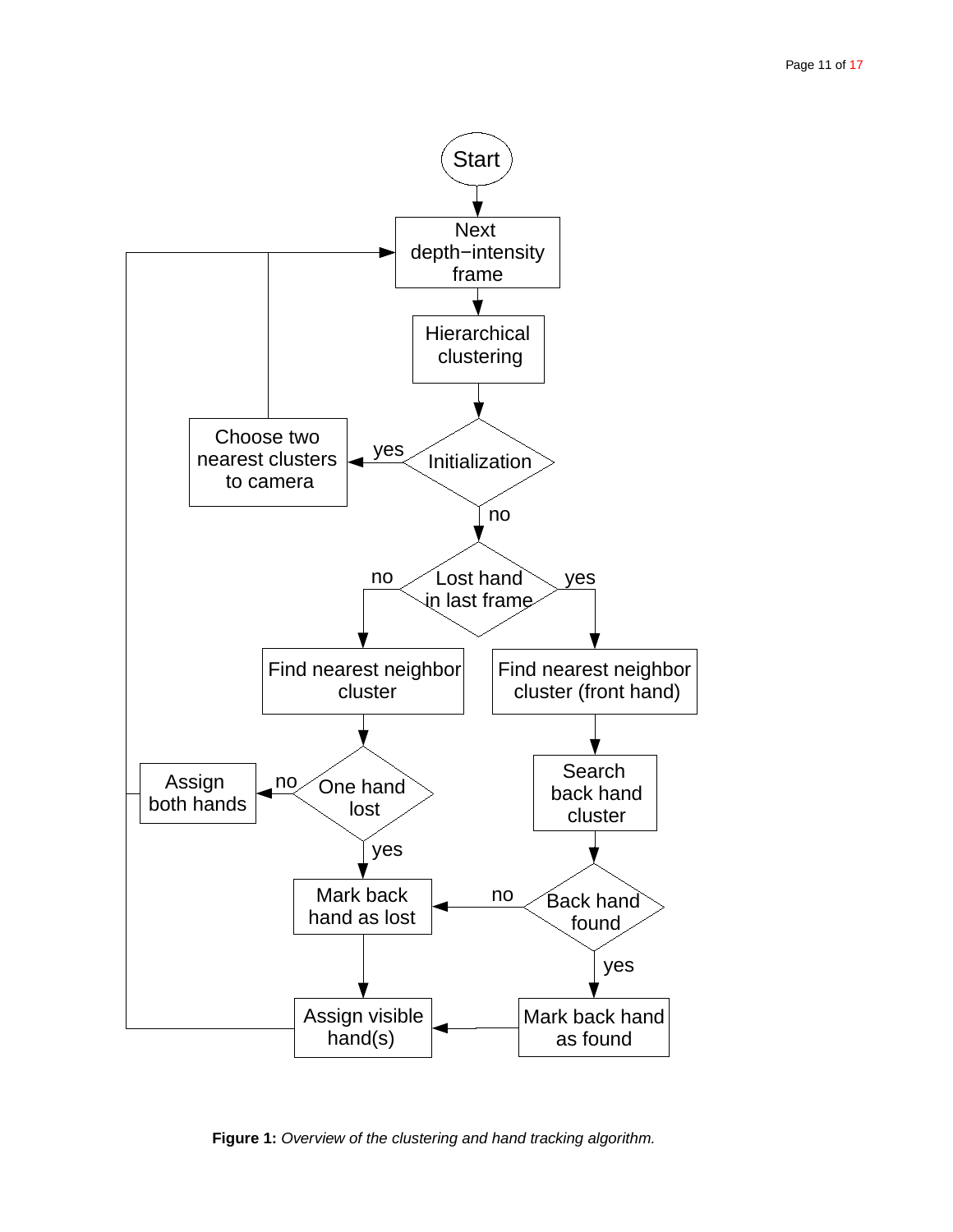

<span id="page-11-0"></span>**Figure 2:** (a) A clustering into four regions, with their ID and homogeneity measure *w*. Threshold  $t = 51$ . (b) Merging result for sequential merging, starting merging from top left to bottom right. (c) Merging result for sequential merging, starting merging from top right to bottom left.



<span id="page-11-1"></span>**Figure 3:** Threshold  $t = 40$ . (a) Mutual merging decision between region 1 and 2. Region 3 and 4 have to wait until the next iteration. (b) Merging result from (a). Mutual merging decision between region 3 and 1. Region 4 however does not satisfy the merging criteria anymore. (c) Final merging result.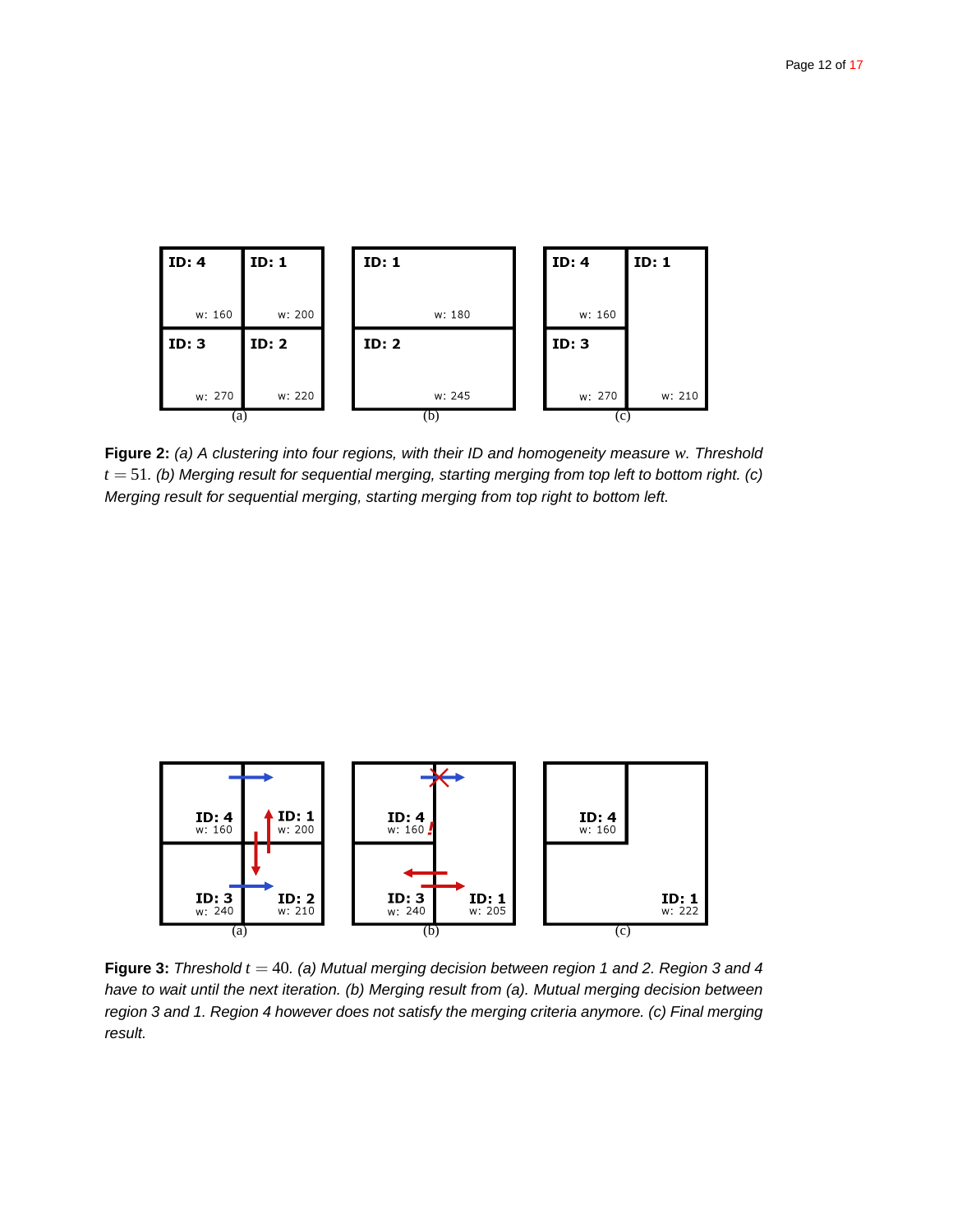

(a)



(b)



(c)

<span id="page-12-0"></span>**Figure 4:** As long as both hands satisfy the criteria from the initialization step, they can always be assigned correctly. The white and the gray cluster resembles the first hand respectively the second hand (left: clustered image; right: intensity image).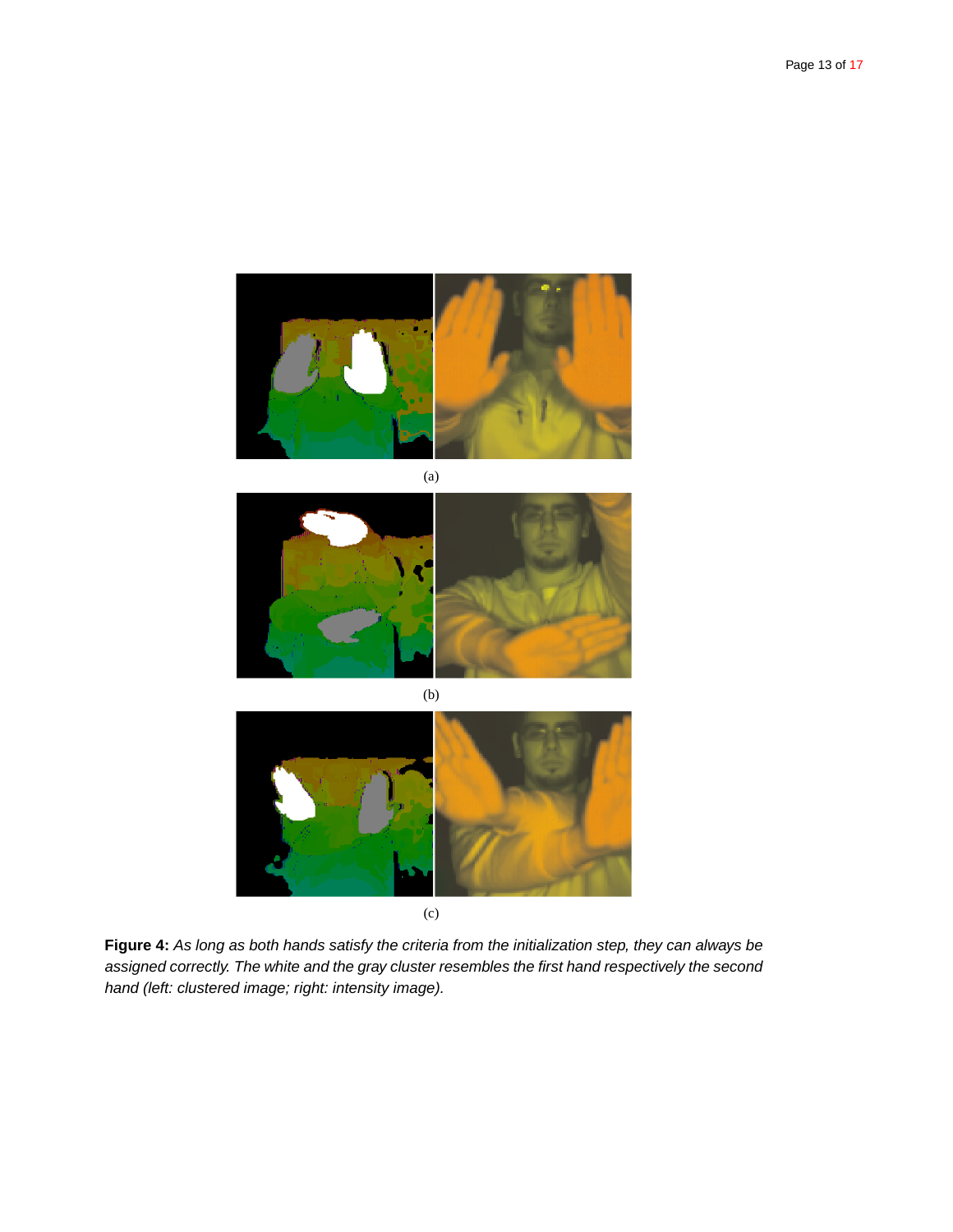

Figure 5: Clustered image with range clipping. (a) last frame of the initialization. (b) first frame of the tracking step.

<span id="page-13-1"></span><span id="page-13-0"></span>

**Figure 6:** Hand tracking through nearest neighbor assignment. Back and forth movement of the hands.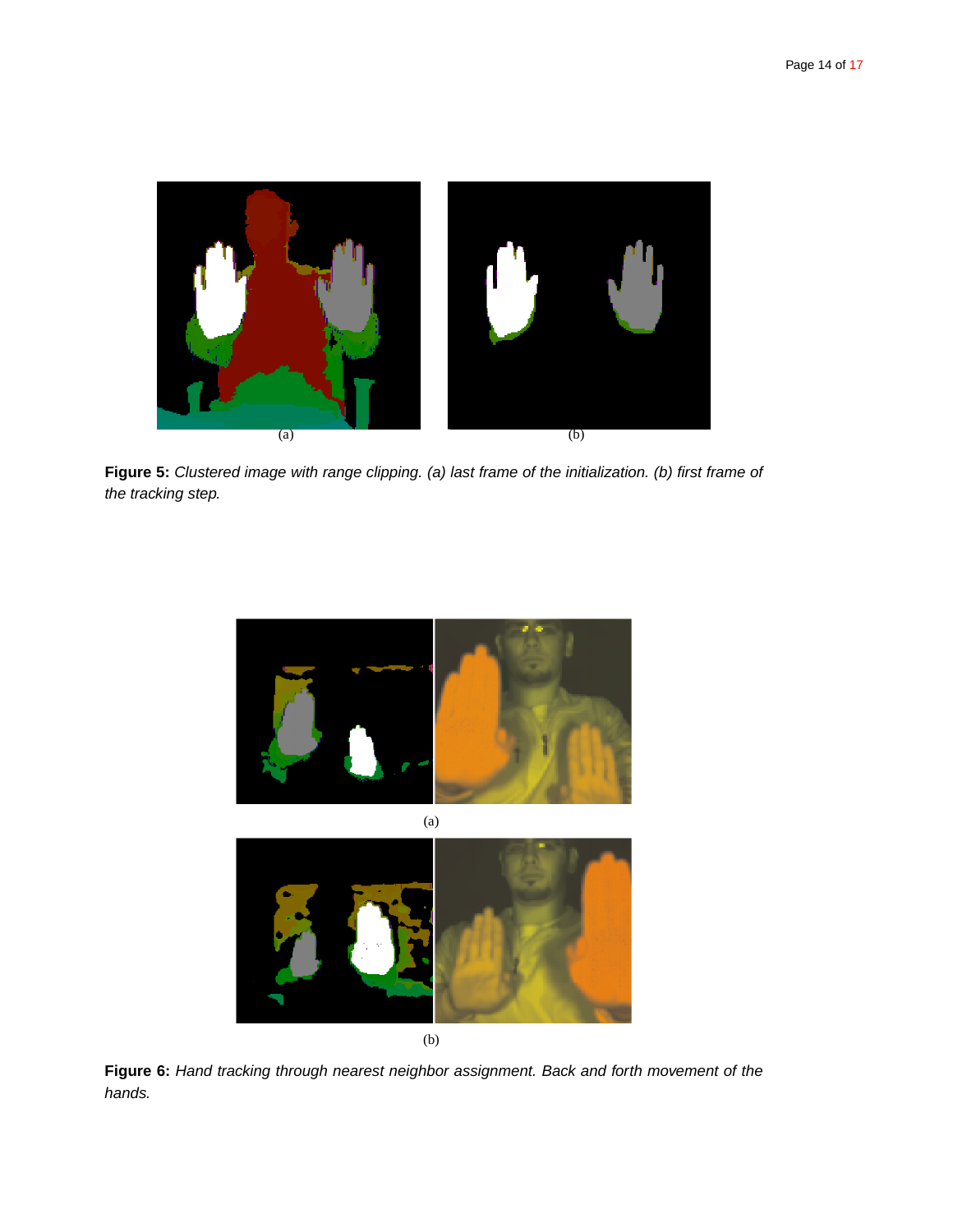

**Figure 7:** User holds both hands up. Hand palms and arms are on the same *XY*-plane. The grey and the white clusters are the hand clusters. (a) user wears a skin-colored sweater. The arms and hands get clustered together. (b) user wears a brown leather jacket. Arms and hands are clustered separately.

<span id="page-14-0"></span>

<span id="page-14-2"></span><span id="page-14-1"></span>**Figure 8:** (a)-(c) shows a crossing sequence of both hands, where the hand are close together also in *Z*-direction. (b) Since both hands get in contact while crossing each other, a part of the back hand gets clustered to the front hand cluster, leading to tracking errors (as seen in (c)). (c) because the center of the back hand was shifted, the wrist gets mistaken as the new hand cluster.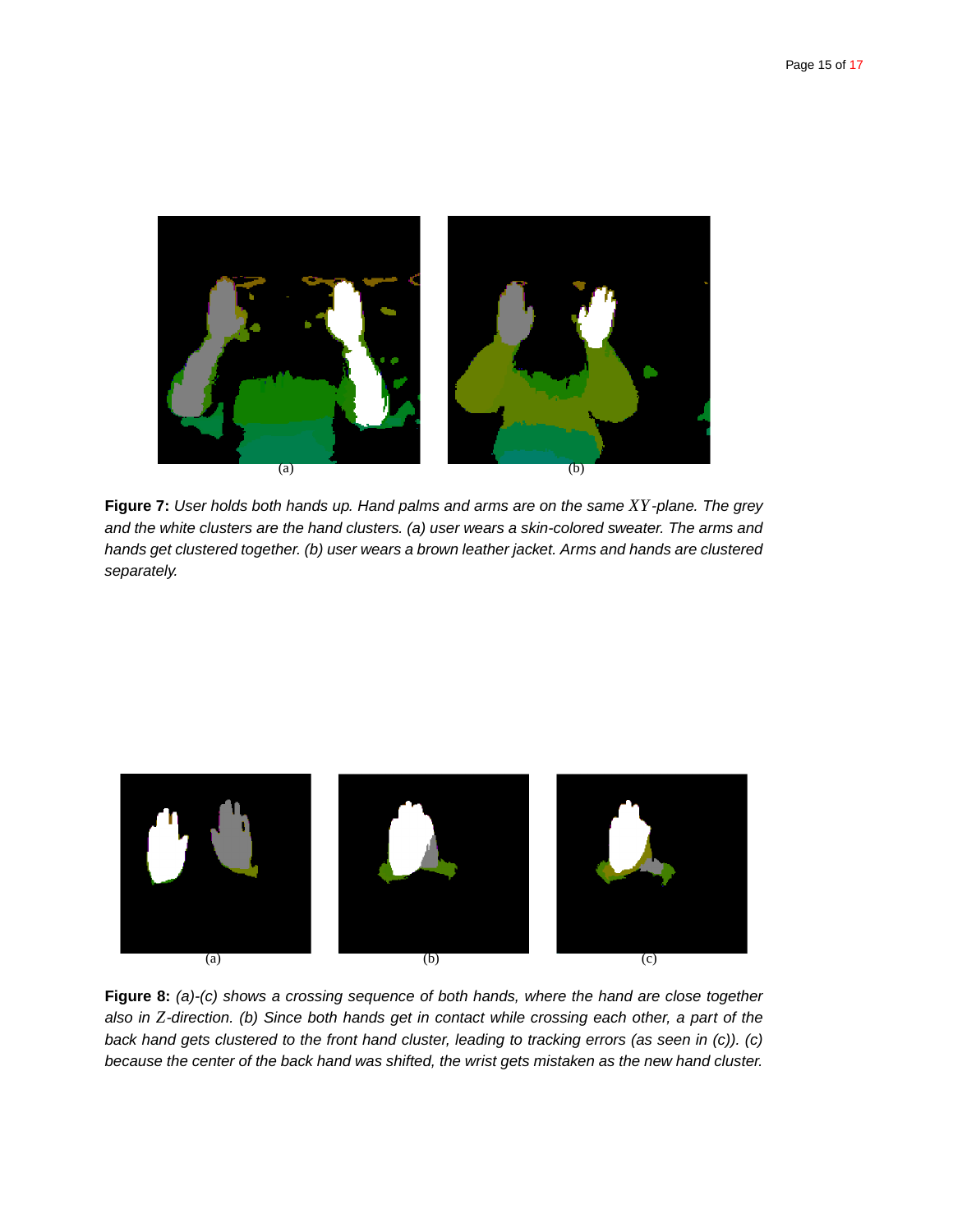





(c)

<span id="page-15-0"></span>**Figure 9:** The user's visible hands will be tracked correctly, although a third hand is behind (a), in between (b), or in front (c) of the user's tracked hands.